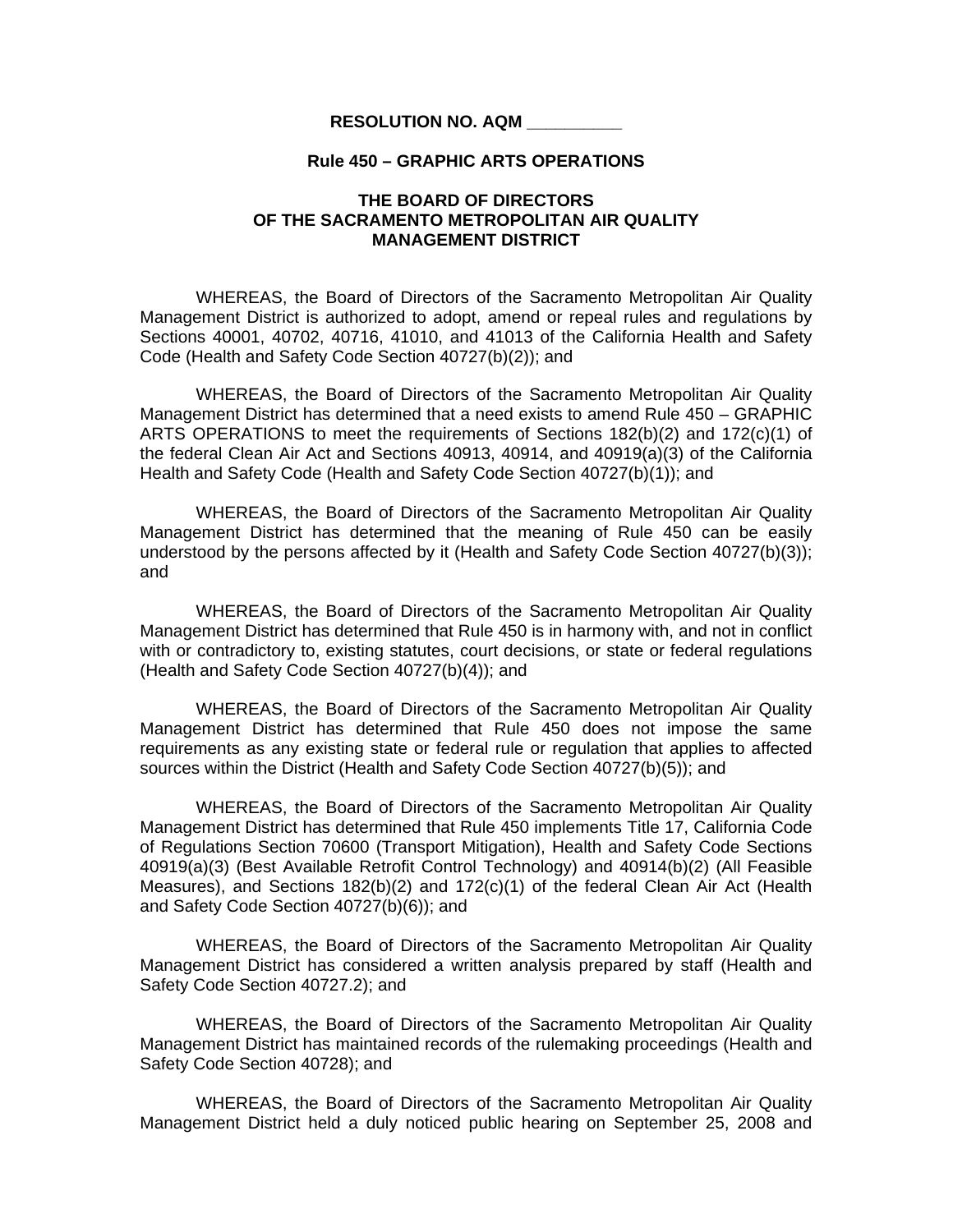Board Resolution Rule 450 September 25, 2008, Page 2

considered public comments on the proposed rule (Health and Safety Code Sections 40725 and 40726); and

 WHEREAS, the Board of Directors of the Sacramento Metropolitan Air Quality Management District has considered the socioeconomic impacts of the rule (Health and Safety Code Section 40728.5); and

WHEREAS, the California Environmental Quality Act (CEQA) under Section 15308 of the State CEQA Guidelines, exempts actions by a regulatory agency for the protection of the environment; and Section 15061(b)(3) of the State CEQA Guidelines exempts actions that can be seen with certainty that there is no possibility that such actions may have a significant adverse effect on the environment..

NOW, THEREFORE, BE IT RESOLVED THAT the amendment of Rule 450 is exempt from the California Environmental Quality Act (CEQA); and

BE IT FUTHER RESOLVED THAT the Board of Directors of the Sacramento Metropolitan Air Quality Management District approves and adopts the amendment of Rule 450 –GRAPHIC ARTS OPERATIONS; and

BE IT ORDERED that the amendment of Rule 450 be effective as of September 25, 2008.

ON A MOTION by Director \_\_\_\_\_\_\_\_\_\_\_\_\_\_\_\_\_\_\_, seconded by Director \_ the foregoing Resolution was passed and adopted by the Board of Directors of the Sacramento Metropolitan Air Quality Management District, State of California, this 25<sup>th</sup> day of September, 2008, by the following vote, to wit:

AYES: Directors

NOES: Directors

ABSENT: Directors

 Chairperson of the Board Sacramento Metropolitan Air Quality Management District State of California

(SEAL)

ATTEST: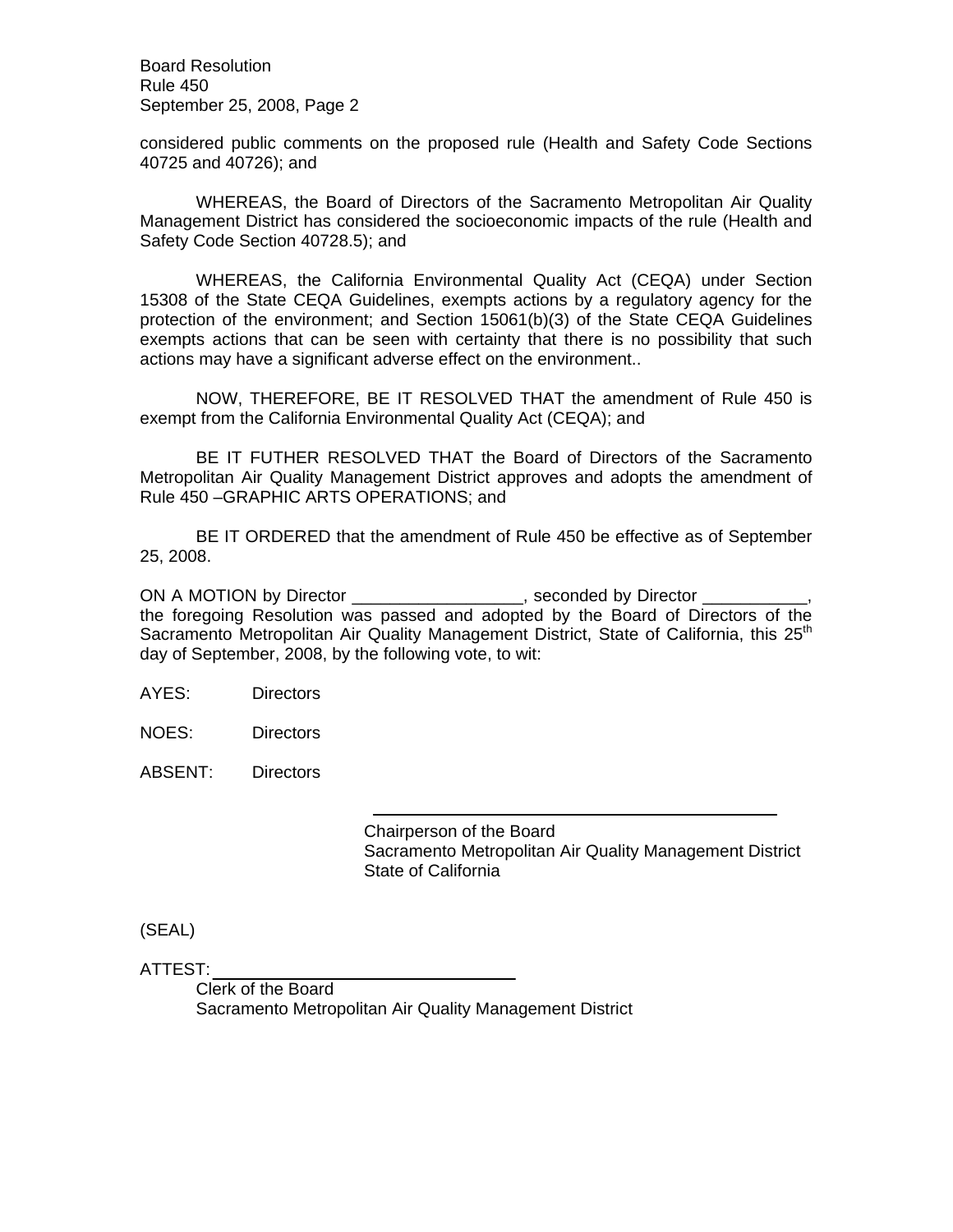### **Rule 451 – SURFACE COATING OF MISCELLANEOUS METAL PARTS AND PRODUCTS**

### **THE BOARD OF DIRECTORS OF THE SACRAMENTO METROPOLITAN AIR QUALITY MANAGEMENT DISTRICT**

 WHEREAS, the Board of Directors of the Sacramento Metropolitan Air Quality Management District is authorized to adopt, amend or repeal rules and regulations by Sections 40001, 40702, 40716, 41010, and 41013 of the California Health and Safety Code (Health and Safety Code Section 40727(b)(2)); and

WHEREAS, the Board of Directors of the Sacramento Metropolitan Air Quality Management District has determined that a need exists to amend Rule 451 – SURFACE COATING OF MISCELLANEOUS METAL PARTS AND PRODUCTS to meet the requirements of Sections  $182(b)(2)$  and  $172(c)(1)$  of the federal Clean Air Act and Sections 40913, 40914, and 40919(a)(3) of the California Health and Safety Code (Health and Safety Code Section 40727(b)(1)); and

 WHEREAS, the Board of Directors of the Sacramento Metropolitan Air Quality Management District has determined that the meaning of Rule 451 can be easily understood by the persons affected by it (Health and Safety Code Section 40727(b)(3)); and

 WHEREAS, the Board of Directors of the Sacramento Metropolitan Air Quality Management District has determined that Rule 451 is in harmony with, and not in conflict with or contradictory to, existing statutes, court decisions, or state or federal regulations (Health and Safety Code Section 40727(b)(4)); and

 WHEREAS, the Board of Directors of the Sacramento Metropolitan Air Quality Management District has determined that Rule 451 does not impose the same requirements as any existing state or federal rule or regulation that applies to affected sources within the District (Health and Safety Code Section 40727(b)(5)); and

 WHEREAS, the Board of Directors of the Sacramento Metropolitan Air Quality Management District has determined that Rule 451 implements Title 17, California Code of Regulations Section 70600 (Transport Mitigation), Health and Safety Code Sections 40919(a)(3) (Best Available Retrofit Control Technology) and 40914(b)(2) (All Feasible Measures), and Sections 182(b)(2) and 172(c)(1) of the federal Clean Air Act (Health and Safety Code Section 40727(b)(6)); and

WHEREAS, the Board of Directors of the Sacramento Metropolitan Air Quality Management District has considered a written analysis prepared by staff (Health and Safety Code Section 40727.2); and

WHEREAS, the Board of Directors of the Sacramento Metropolitan Air Quality Management District has maintained records of the rulemaking proceedings (Health and Safety Code Section 40728); and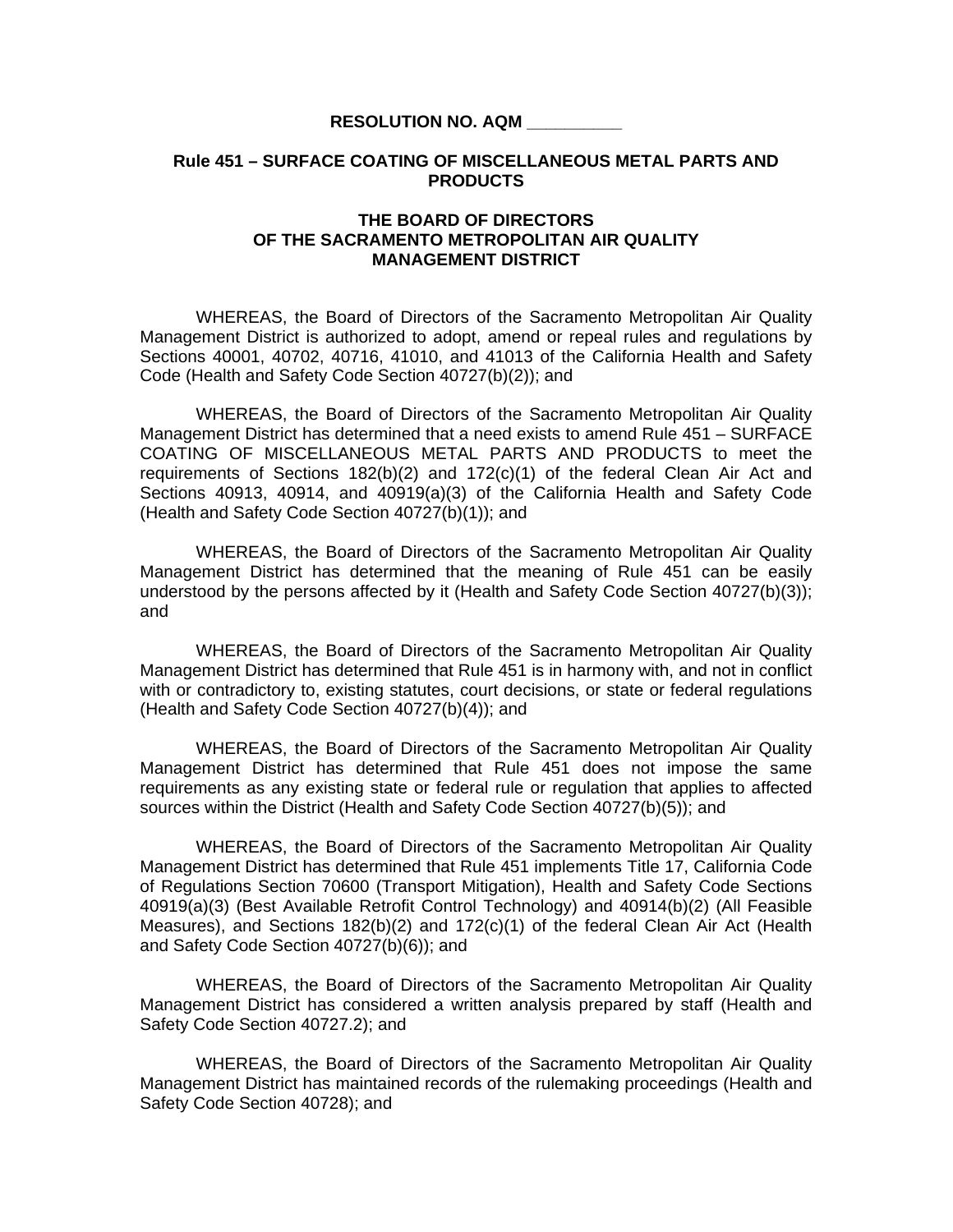Board Resolution Rule 451 September 25, 2008, Page 2

 WHEREAS, the Board of Directors of the Sacramento Metropolitan Air Quality Management District held a duly noticed public hearing on September 25, 2008 and considered public comments on the proposed rule (Health and Safety Code Sections 40725 and 40726); and

 WHEREAS, the Board of Directors of the Sacramento Metropolitan Air Quality Management District has considered the socioeconomic impacts of the rule (Health and Safety Code Section 40728.5); and

WHEREAS, the California Environmental Quality Act (CEQA) under Section 15308 of the State CEQA Guidelines, exempts actions by a regulatory agency for the protection of the environment; and Section 15061(b)(3) of the State CEQA Guidelines exempts actions that can be seen with certainty that there is no possibility that such actions may have a significant adverse effect on the environment.

NOW, THEREFORE, BE IT RESOLVED THAT the amendment of Rule 451 is exempt from the California Environmental Quality Act (CEQA); and

BE IT FUTHER RESOLVED THAT the Board of Directors of the Sacramento Metropolitan Air Quality Management District approves and adopts the amendment of Rule 451 – SURFACE COATING OF MISCELLANEOUS METAL PARTS AND PRODUCTS; and

BE IT ORDERED that the amendment of Rule 451 be effective as of September 25, 2008.

ON A MOTION by Director example and the seconded by Director  $\blacksquare$ the foregoing Resolution was passed and adopted by the Board of Directors of the Sacramento Metropolitan Air Quality Management District, State of California, this 25<sup>th</sup> day of September, 2008, by the following vote, to wit:

AYES: Directors

NOES: Directors

ABSENT: Directors

 Chairperson of the Board Sacramento Metropolitan Air Quality Management District State of California

(SEAL)

ATTEST: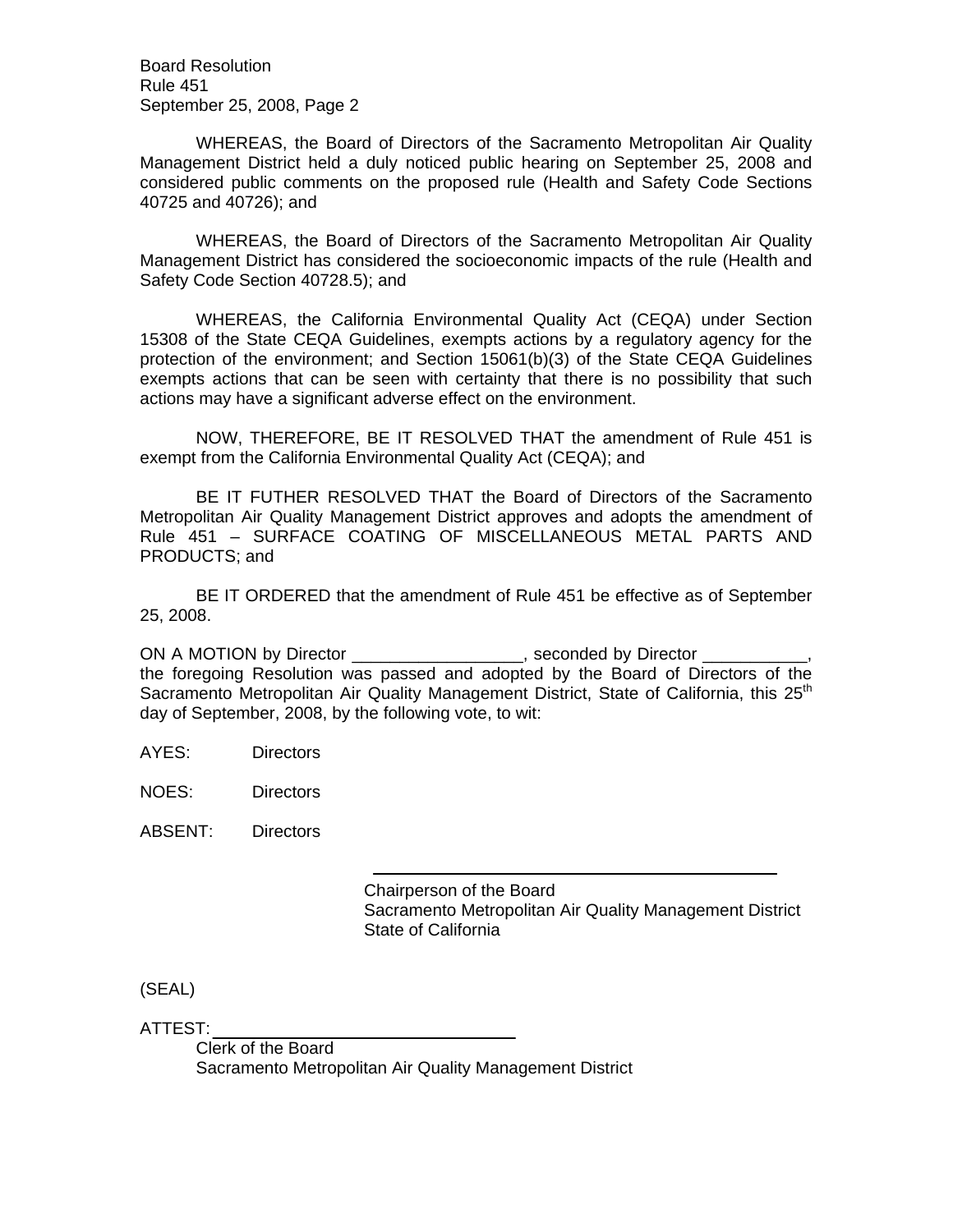### **Rule 452 – CAN COATING**

# **THE BOARD OF DIRECTORS OF THE SACRAMENTO METROPOLITAN AIR QUALITY MANAGEMENT DISTRICT**

 WHEREAS, the Board of Directors of the Sacramento Metropolitan Air Quality Management District is authorized to adopt, amend or repeal rules and regulations by Sections 40001, 40702, 40716, 41010, and 41013 of the California Health and Safety Code (Health and Safety Code Section 40727(b)(2)); and

WHEREAS, the Board of Directors of the Sacramento Metropolitan Air Quality Management District has determined that a need exists to amend Rule 452 – CAN COATING to meet the requirements of Sections 40913, 40914, and 40919(a)(3) of the California Health and Safety Code (Health and Safety Code Section 40727(b)(1)); and

 WHEREAS, the Board of Directors of the Sacramento Metropolitan Air Quality Management District has determined that the meaning of Rule 452 can be easily understood by the persons affected by it (Health and Safety Code Section 40727(b)(3)); and

 WHEREAS, the Board of Directors of the Sacramento Metropolitan Air Quality Management District has determined that Rule 452 is in harmony with, and not in conflict with or contradictory to, existing statutes, court decisions, or state or federal regulations (Health and Safety Code Section 40727(b)(4)); and

 WHEREAS, the Board of Directors of the Sacramento Metropolitan Air Quality Management District has determined that Rule 452 does not impose the same requirements as any existing state or federal rule or regulation that applies to affected sources within the District (Health and Safety Code Section 40727(b)(5)); and

 WHEREAS, the Board of Directors of the Sacramento Metropolitan Air Quality Management District has determined that Rule 452 implements Title 17, California Code of Regulations Section 70600 (Transport Mitigation), Health and Safety Code Sections 40919(a)(3) (Best Available Retrofit Control Technology) and 40914(b)(2) (All Feasible Measures), and Sections 182(b)(2) and 172(c)(1) of the federal Clean Air Act (Health and Safety Code Section 40727(b)(6)); and

WHEREAS, the Board of Directors of the Sacramento Metropolitan Air Quality Management District has considered a written analysis prepared by staff (Health and Safety Code Section 40727.2); and

WHEREAS, the Board of Directors of the Sacramento Metropolitan Air Quality Management District has maintained records of the rulemaking proceedings (Health and Safety Code Section 40728); and

 WHEREAS, the Board of Directors of the Sacramento Metropolitan Air Quality Management District held a duly noticed public hearing on September 25, 2008 and considered public comments on the proposed rule (Health and Safety Code Sections 40725 and 40726); and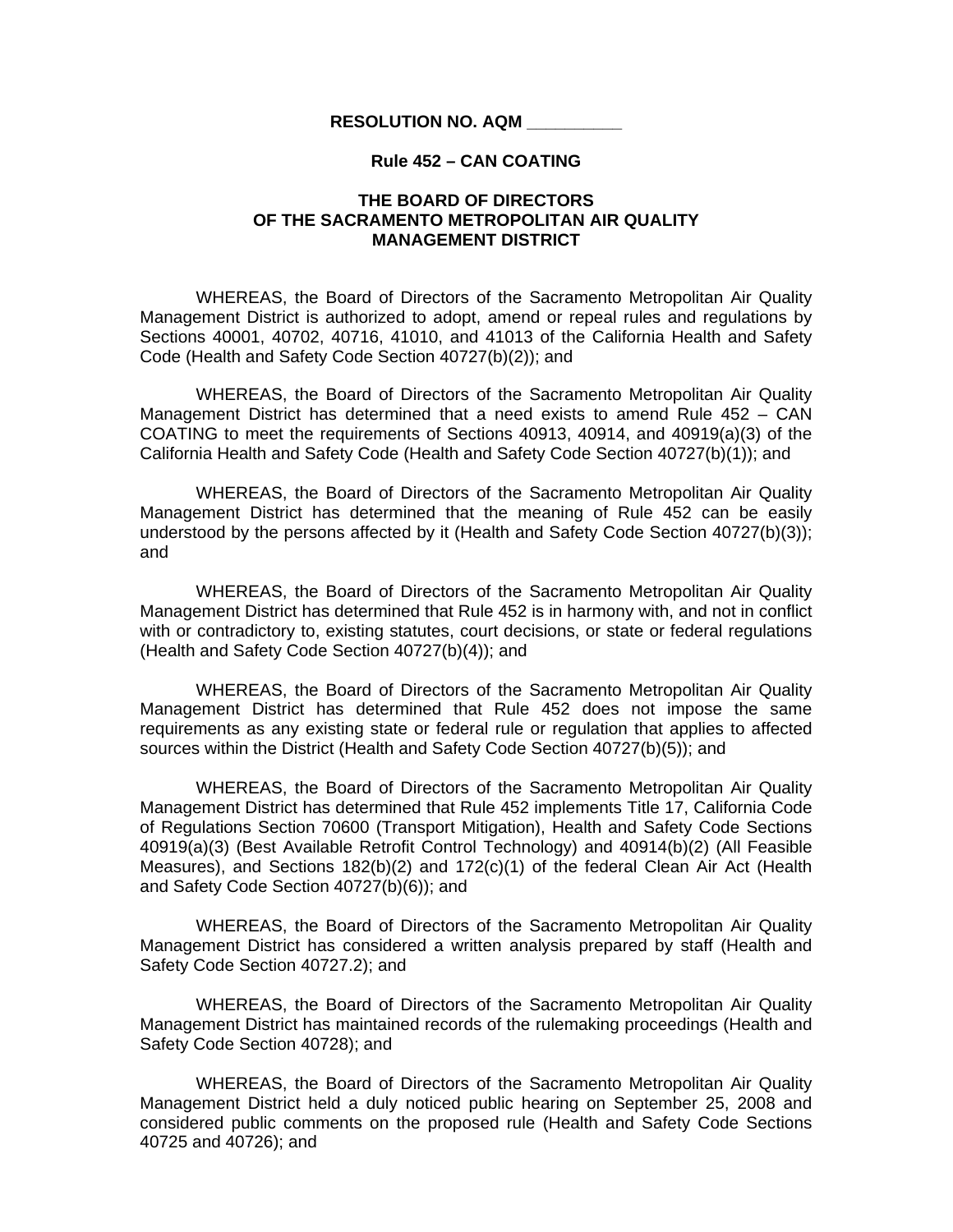Board Resolution Rule 452 September 25, 2008, Page 2

 WHEREAS, the Board of Directors of the Sacramento Metropolitan Air Quality Management District has considered the socioeconomic impacts of the rule (Health and Safety Code Section 40728.5); and

WHEREAS, the California Environmental Quality Act (CEQA) under Section 15308 of the State CEQA Guidelines, exempts actions by a regulatory agency for the protection of the environment; and Section 15061(b)(3) of the State CEQA Guidelines exempts actions that can be seen with certainty that there is no possibility that such actions may have a significant adverse effect on the environment.

NOW, THEREFORE, BE IT RESOLVED THAT the amendment of Rule 452 is exempt from the California Environmental Quality Act (CEQA); and

BE IT FUTHER RESOLVED THAT the Board of Directors of the Sacramento Metropolitan Air Quality Management District approves and adopts the amendment of Rule 452 – CAN COATING; and

BE IT ORDERED that the amendment of Rule 452 be effective as of September 25, 2008.

ON A MOTION by Director \_\_\_\_\_\_\_\_\_\_\_\_\_\_\_\_\_, seconded by Director the foregoing Resolution was passed and adopted by the Board of Directors of the Sacramento Metropolitan Air Quality Management District, State of California, this  $25<sup>th</sup>$ day of September, 2008, by the following vote, to wit:

AYES: Directors

NOES: Directors

ABSENT: Directors

 Chairperson of the Board Sacramento Metropolitan Air Quality Management District State of California

(SEAL)

ATTEST: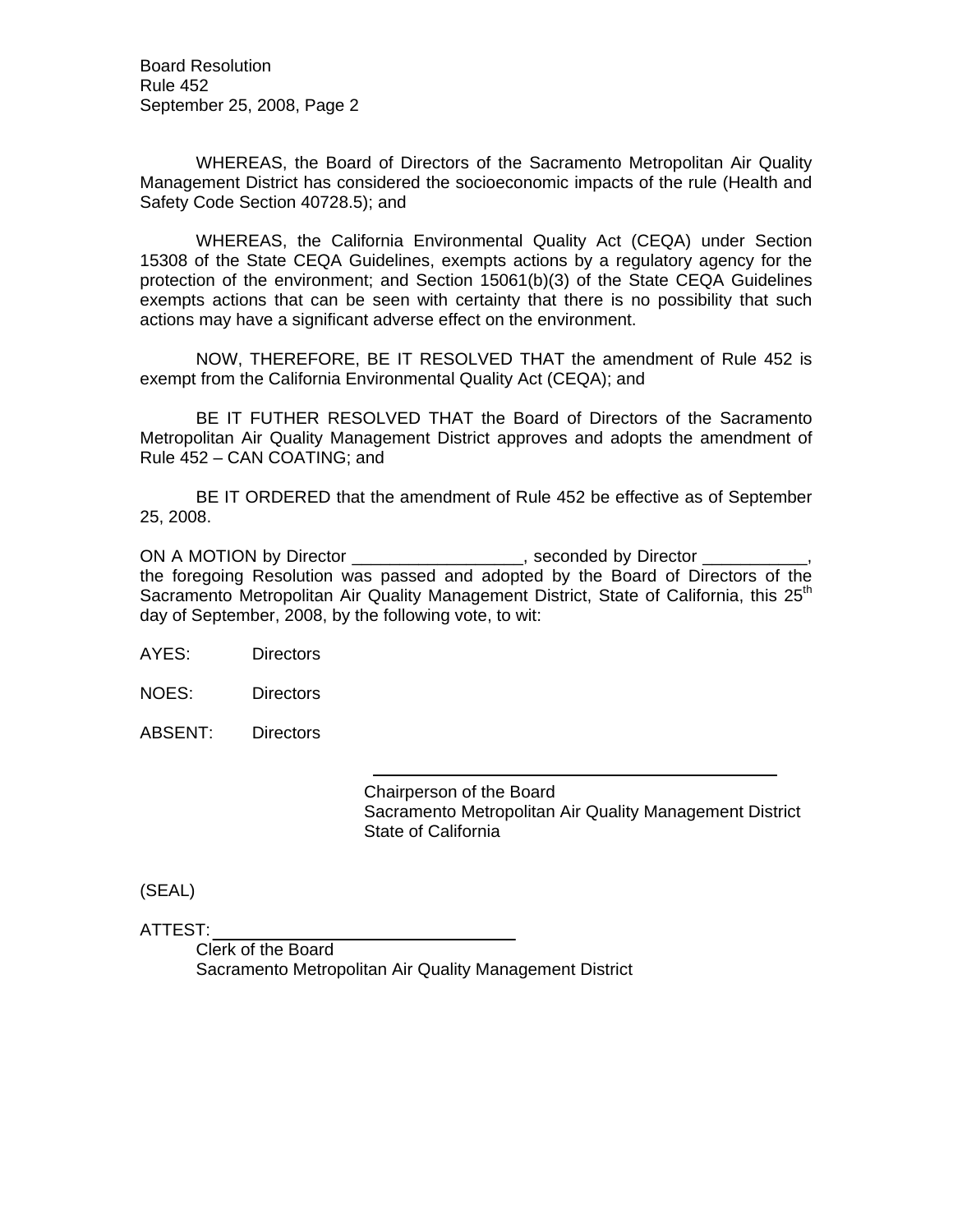### **Rule 454 – DEGREASING OPERATIONS**

# **THE BOARD OF DIRECTORS OF THE SACRAMENTO METROPOLITAN AIR QUALITY MANAGEMENT DISTRICT**

 WHEREAS, the Board of Directors of the Sacramento Metropolitan Air Quality Management District is authorized to adopt, amend or repeal rules and regulations by Sections 40001, 40702, 40716, 41010, and 41013 of the California Health and Safety Code (Health and Safety Code Section 40727(b)(2)); and

WHEREAS, the Board of Directors of the Sacramento Metropolitan Air Quality Management District has determined that a need exists to amend Rule 454 – DEGREASING OPERATIONS to meet the requirements of Sections 40913, 40914, and 40919(a)(3) of the California Health and Safety Code (Health and Safety Code Section 40727(b)(1)); and

 WHEREAS, the Board of Directors of the Sacramento Metropolitan Air Quality Management District has determined that the meaning of Rule 454 can be easily understood by the persons affected by it (Health and Safety Code Section 40727(b)(3)); and

 WHEREAS, the Board of Directors of the Sacramento Metropolitan Air Quality Management District has determined that Rule 454 is in harmony with, and not in conflict with or contradictory to, existing statutes, court decisions, or state or federal regulations (Health and Safety Code Section 40727(b)(4)); and

 WHEREAS, the Board of Directors of the Sacramento Metropolitan Air Quality Management District has determined that Rule 454 does not impose the same requirements as any existing state or federal rule or regulation that applies to affected sources within the District (Health and Safety Code Section 40727(b)(5)); and

 WHEREAS, the Board of Directors of the Sacramento Metropolitan Air Quality Management District has determined that Rule 454 implements Title 17, California Code of Regulations Section 70600 (Transport Mitigation), Health and Safety Code Sections 40919(a)(3) (Best Available Retrofit Control Technology) and 40914(b)(2) (All Feasible Measures), and Sections 182(b)(2) and 172(c)(1) of the federal Clean Air Act (Health and Safety Code Section 40727(b)(6)); and

WHEREAS, the Board of Directors of the Sacramento Metropolitan Air Quality Management District has considered a written analysis prepared by staff (Health and Safety Code Section 40727.2); and

WHEREAS, the Board of Directors of the Sacramento Metropolitan Air Quality Management District has maintained records of the rulemaking proceedings (Health and Safety Code Section 40728); and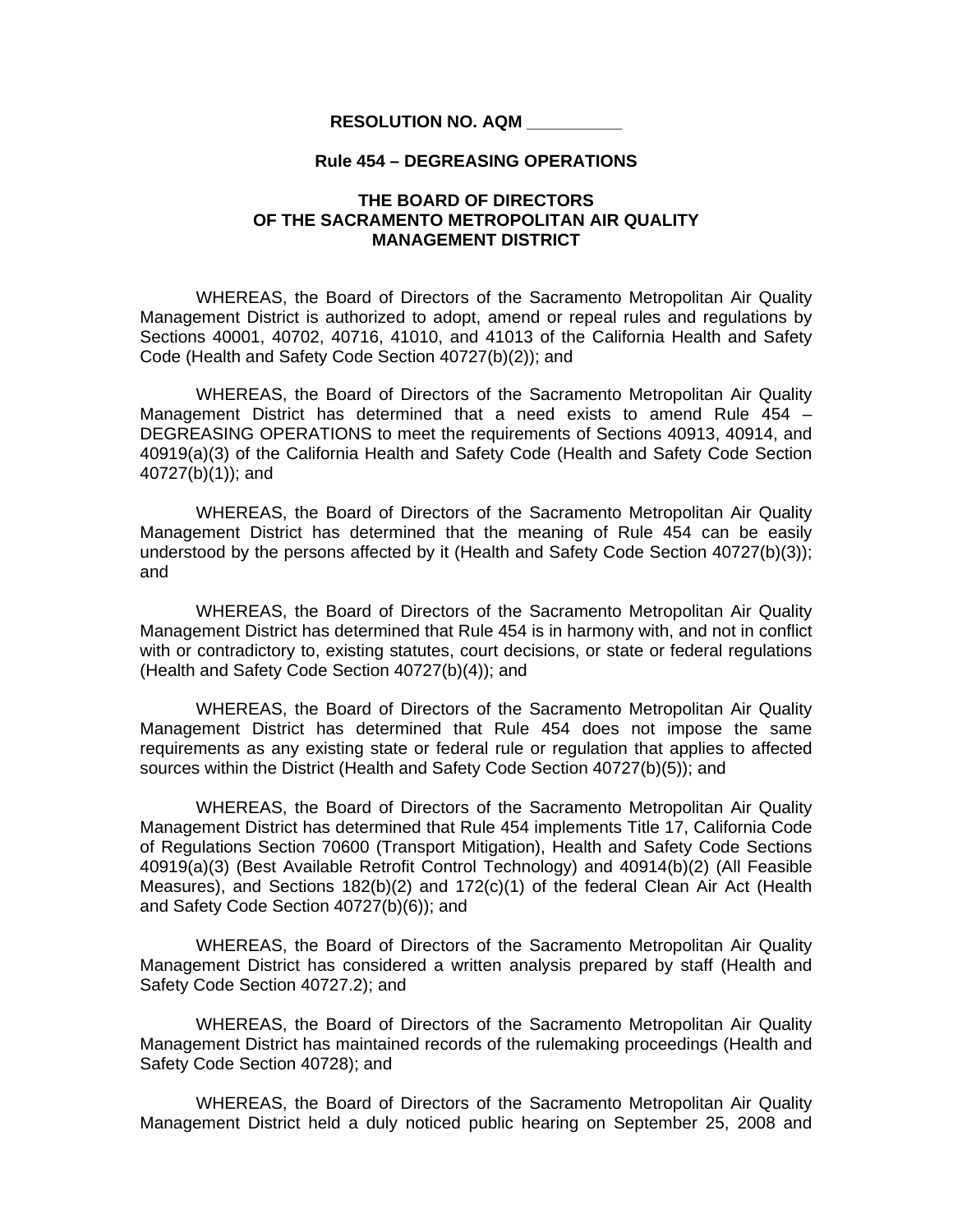Board Resolution Rule 454 September 25, 2008, Page 2

considered public comments on the proposed rule (Health and Safety Code Sections 40725 and 40726); and

 WHEREAS, the Board of Directors of the Sacramento Metropolitan Air Quality Management District has considered the socioeconomic impacts of the rule (Health and Safety Code Section 40728.5); and

WHEREAS, the California Environmental Quality Act (CEQA) under Section 15308 of the State CEQA Guidelines, exempts actions by a regulatory agency for the protection of the environment; and Section 15061(b)(3) of the State CEQA Guidelines exempts actions that can be seen with certainty that there is no possibility that such actions may have a significant adverse effect on the environment.

NOW, THEREFORE, BE IT RESOLVED THAT the amendment of Rule 454 is exempt from the California Environmental Quality Act (CEQA); and

BE IT FUTHER RESOLVED THAT the Board of Directors of the Sacramento Metropolitan Air Quality Management District approves and adopts the amendment of Rule 454 – DEGREASING OPERATIONS; and

BE IT ORDERED that the amendment of Rule 454 be effective as of September 25, 2008.

ON A MOTION by Director \_\_\_\_\_\_\_\_\_\_\_\_\_\_\_\_\_\_\_, seconded by Director \_ the foregoing Resolution was passed and adopted by the Board of Directors of the Sacramento Metropolitan Air Quality Management District, State of California, this 25<sup>th</sup> day of September, 2008, by the following vote, to wit:

AYES: Directors

NOES: Directors

ABSENT: Directors

 Chairperson of the Board Sacramento Metropolitan Air Quality Management District State of California

(SEAL)

ATTEST: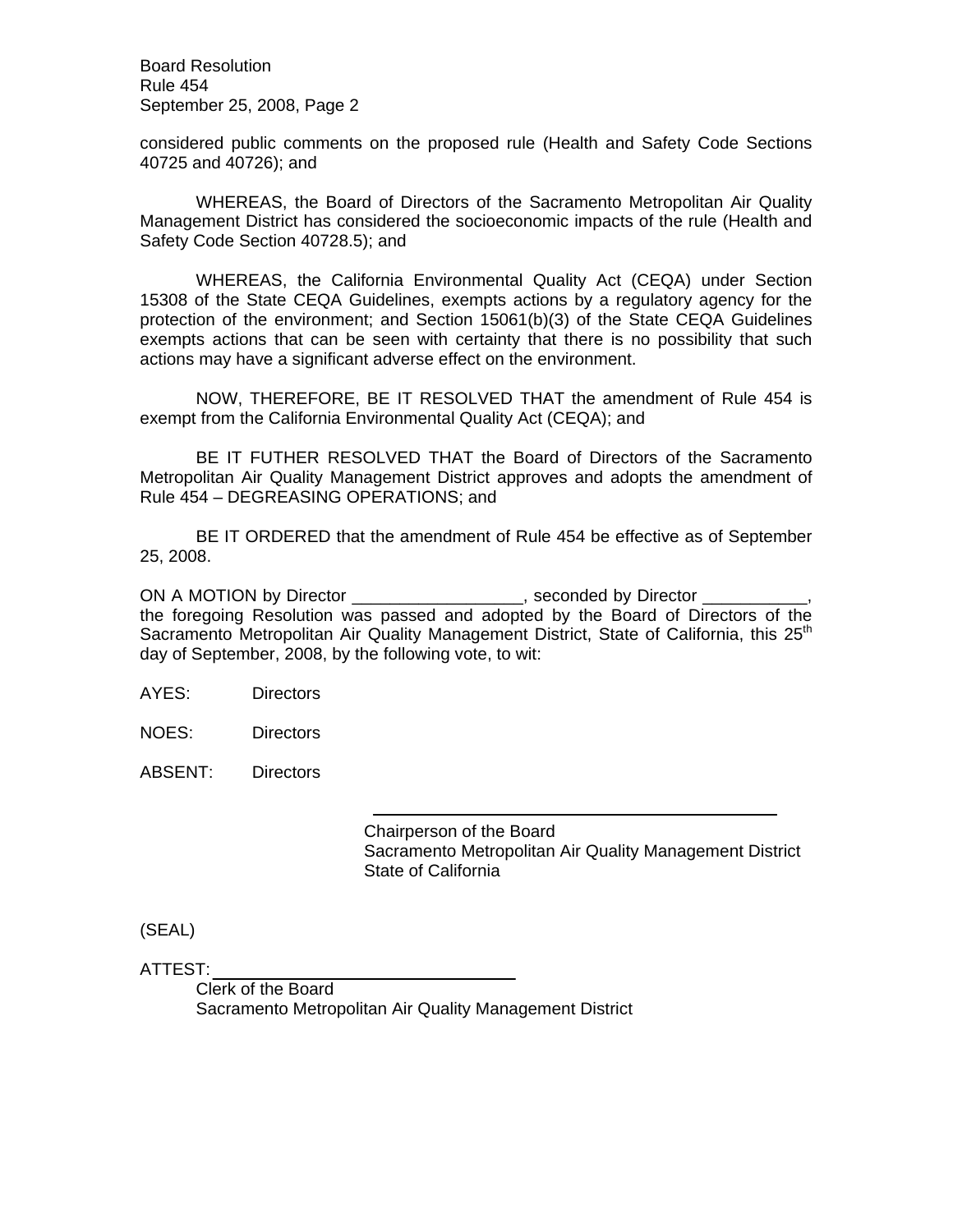### **Rule 456 – AEROSPACE ASSEMBLY AND COMPONENT COATING OPERATIONS**

# **THE BOARD OF DIRECTORS OF THE SACRAMENTO METROPOLITAN AIR QUALITY MANAGEMENT DISTRICT**

 WHEREAS, the Board of Directors of the Sacramento Metropolitan Air Quality Management District is authorized to adopt, amend or repeal rules and regulations by Sections 40001, 40702, 40716, 41010, and 41013 of the California Health and Safety Code (Health and Safety Code Section 40727(b)(2)); and

WHEREAS, the Board of Directors of the Sacramento Metropolitan Air Quality Management District has determined that a need exists to amend Rule 456 – AEROSPACE ASSEMBLY AND COMPONENT COATING OPERATIONS to meet the requirements of Sections 40913, 40914, and 40919(a)(3) of the California Health and Safety Code (Health and Safety Code Section 40727(b)(1)); and

 WHEREAS, the Board of Directors of the Sacramento Metropolitan Air Quality Management District has determined that the meaning of Rule 456 can be easily understood by the persons affected by it (Health and Safety Code Section 40727(b)(3)); and

 WHEREAS, the Board of Directors of the Sacramento Metropolitan Air Quality Management District has determined that Rule 456 is in harmony with, and not in conflict with or contradictory to, existing statutes, court decisions, or state or federal regulations (Health and Safety Code Section 40727(b)(4)); and

 WHEREAS, the Board of Directors of the Sacramento Metropolitan Air Quality Management District has determined that Rule 456 does not impose the same requirements as any existing state or federal rule or regulation that applies to affected sources within the District (Health and Safety Code Section 40727(b)(5)); and

 WHEREAS, the Board of Directors of the Sacramento Metropolitan Air Quality Management District has determined that Rule 456 implements Title 17, California Code of Regulations Section 70600 (Transport Mitigation), Health and Safety Code Sections 40919(a)(3) (Best Available Retrofit Control Technology) and 40914(b)(2) (All Feasible Measures), and Sections 182(b)(2) and 172(c)(1) of the federal Clean Air Act (Health and Safety Code Section 40727(b)(6)); and

WHEREAS, the Board of Directors of the Sacramento Metropolitan Air Quality Management District has considered a written analysis prepared by staff (Health and Safety Code Section 40727.2); and

WHEREAS, the Board of Directors of the Sacramento Metropolitan Air Quality Management District has maintained records of the rulemaking proceedings (Health and Safety Code Section 40728); and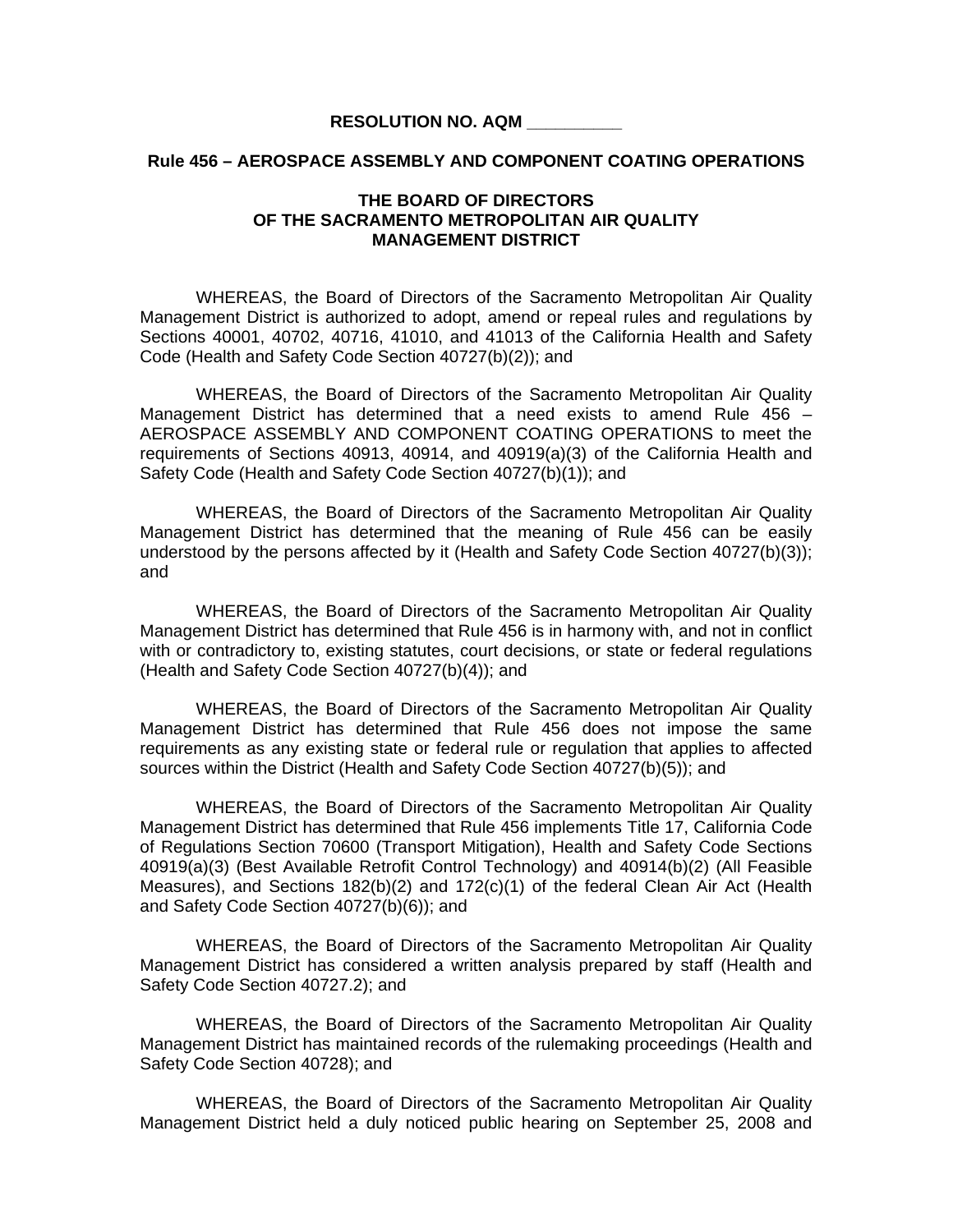Board Resolution Rule 456 September 25, 2008, Page 2

considered public comments on the proposed rule (Health and Safety Code Sections 40725 and 40726); and

 WHEREAS, the Board of Directors of the Sacramento Metropolitan Air Quality Management District has considered the socioeconomic impacts of the rule (Health and Safety Code Section 40728.5); and

WHEREAS, the California Environmental Quality Act (CEQA) under Section 15308 of the State CEQA Guidelines, exempts actions by a regulatory agency for the protection of the environment; and Section 15061(b)(3) of the State CEQA Guidelines exempts actions that can be seen with certainty that there is no possibility that such actions may have a significant adverse effect on the environment.

NOW, THEREFORE, BE IT RESOLVED THAT the amendment of Rule 456 is exempt from the California Environmental Quality Act (CEQA); and

BE IT FUTHER RESOLVED THAT the Board of Directors of the Sacramento Metropolitan Air Quality Management District approves and adopts the amendment of Rule 456 – AEROSPACE ASSEMBLY AND COMPONENT COATING OPERATIONS; and

BE IT ORDERED that the amendment of Rule 456 be effective as of September 25, 2008.

ON A MOTION by Director \_\_\_\_\_\_\_\_\_\_\_\_\_\_\_\_\_, seconded by Director \_ the foregoing Resolution was passed and adopted by the Board of Directors of the Sacramento Metropolitan Air Quality Management District, State of California, this 25<sup>th</sup> day of September, 2008, by the following vote, to wit:

AYES: Directors

NOES: Directors

ABSENT: Directors

 Chairperson of the Board Sacramento Metropolitan Air Quality Management District State of California

(SEAL)

ATTEST: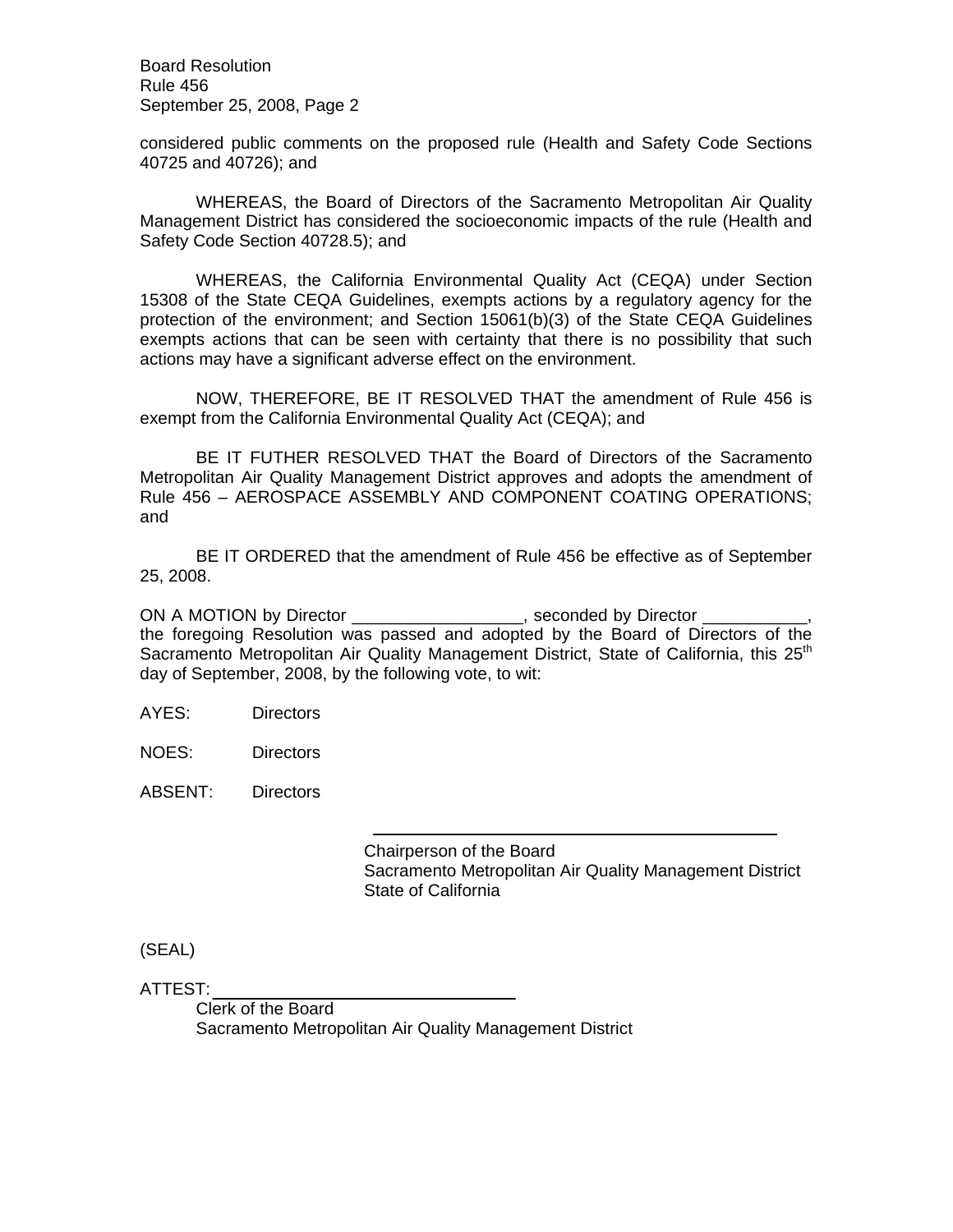#### **Rule 463 – WOOD PRODUCTS COATINGS**

# **THE BOARD OF DIRECTORS OF THE SACRAMENTO METROPOLITAN AIR QUALITY MANAGEMENT DISTRICT**

 WHEREAS, the Board of Directors of the Sacramento Metropolitan Air Quality Management District is authorized to adopt, amend or repeal rules and regulations by Sections 40001, 40702, 40716, 41010, and 41013 of the California Health and Safety Code (Health and Safety Code Section 40727(b)(2)); and

WHEREAS, the Board of Directors of the Sacramento Metropolitan Air Quality Management District has determined that a need exists to amend Rule 463 – WOOD PRODUCTS COATINGS to meet the requirements of Sections 40913, 40914, and 40919(a)(3) of the California Health and Safety Code (Health and Safety Code Section 40727(b)(1)); and

 WHEREAS, the Board of Directors of the Sacramento Metropolitan Air Quality Management District has determined that the meaning of Rule 463 can be easily understood by the persons affected by it (Health and Safety Code Section 40727(b)(3)); and

 WHEREAS, the Board of Directors of the Sacramento Metropolitan Air Quality Management District has determined that Rule 463 is in harmony with, and not in conflict with or contradictory to, existing statutes, court decisions, or state or federal regulations (Health and Safety Code Section 40727(b)(4)); and

 WHEREAS, the Board of Directors of the Sacramento Metropolitan Air Quality Management District has determined that Rule 463 does not impose the same requirements as any existing state or federal rule or regulation that applies to affected sources within the District (Health and Safety Code Section 40727(b)(5)); and

 WHEREAS, the Board of Directors of the Sacramento Metropolitan Air Quality Management District has determined that Rule 463 implements Title 17, California Code of Regulations Section 70600 (Transport Mitigation), Health and Safety Code Sections 40919(a)(3) (Best Available Retrofit Control Technology) and 40914(b)(2) (All Feasible Measures), and Sections 182(b)(2) and 172(c)(1) of the federal Clean Air Act (Health and Safety Code Section 40727(b)(6)); and

WHEREAS, the Board of Directors of the Sacramento Metropolitan Air Quality Management District has considered a written analysis prepared by staff (Health and Safety Code Section 40727.2); and

WHEREAS, the Board of Directors of the Sacramento Metropolitan Air Quality Management District has maintained records of the rulemaking proceedings (Health and Safety Code Section 40728); and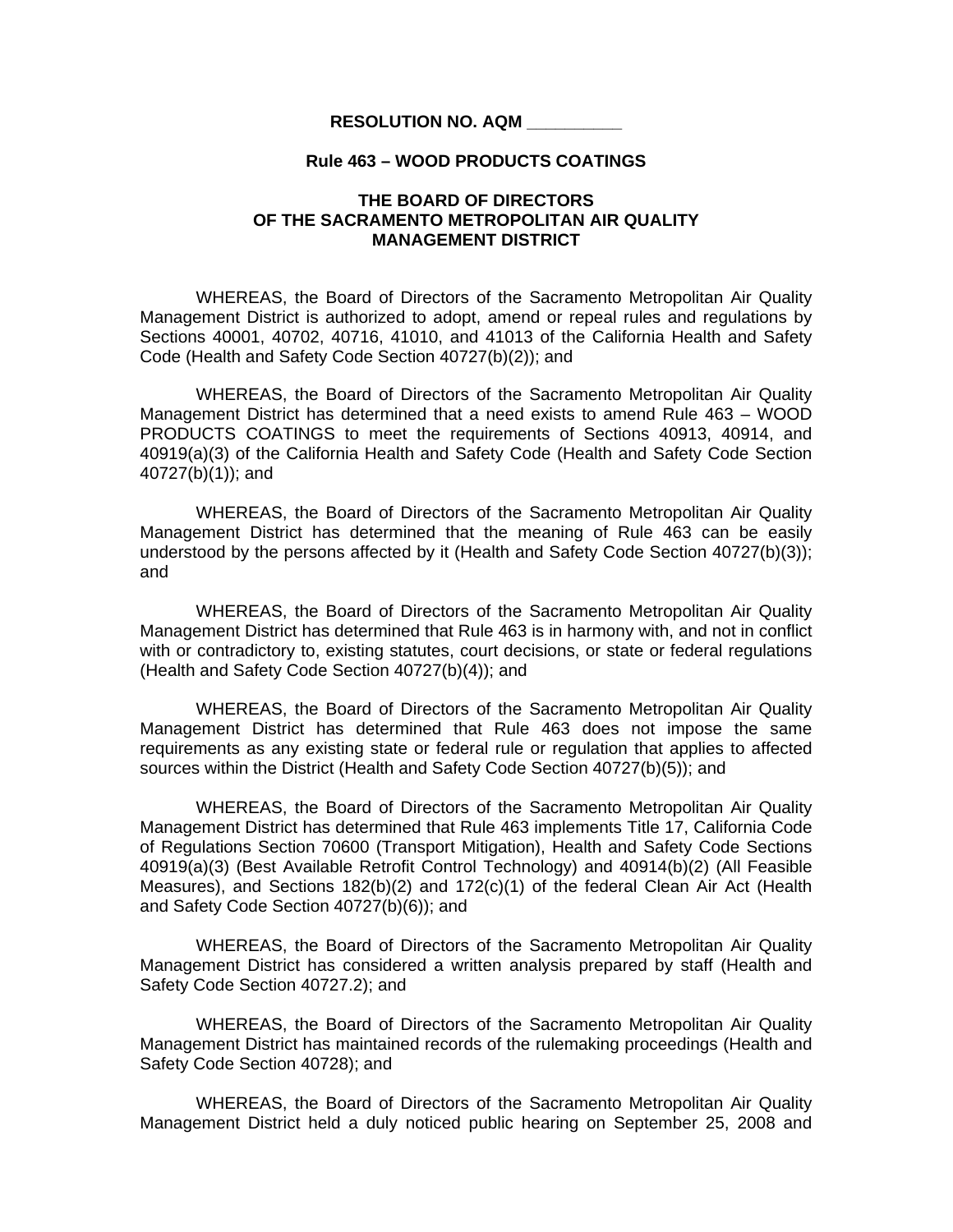Board Resolution Rule 463 September 25, 2008, Page 2

considered public comments on the proposed rule (Health and Safety Code Sections 40725 and 40726); and

 WHEREAS, the Board of Directors of the Sacramento Metropolitan Air Quality Management District has considered the socioeconomic impacts of the rule (Health and Safety Code Section 40728.5); and

WHEREAS, the California Environmental Quality Act (CEQA) under Section 15308 of the State CEQA Guidelines, exempts actions by a regulatory agency for the protection of the environment; and Section 15061(b)(3) of the State CEQA Guidelines exempts actions that can be seen with certainty that there is no possibility that such actions may have a significant adverse effect on the environment.

NOW, THEREFORE, BE IT RESOLVED THAT the amendment of Rule 463 is exempt from the California Environmental Quality Act (CEQA); and

BE IT FUTHER RESOLVED THAT the Board of Directors of the Sacramento Metropolitan Air Quality Management District approves and adopts the amendment of Rule 463 – WOOD PRODUCTS COATINGS; and

BE IT ORDERED that the amendment of Rule 463 be effective as of September 25, 2008.

ON A MOTION by Director \_\_\_\_\_\_\_\_\_\_\_\_\_\_\_\_\_\_\_, seconded by Director \_ the foregoing Resolution was passed and adopted by the Board of Directors of the Sacramento Metropolitan Air Quality Management District, State of California, this 25<sup>th</sup> day of September, 2008, by the following vote, to wit:

AYES: Directors

NOES: Directors

ABSENT: Directors

 Chairperson of the Board Sacramento Metropolitan Air Quality Management District State of California

(SEAL)

ATTEST: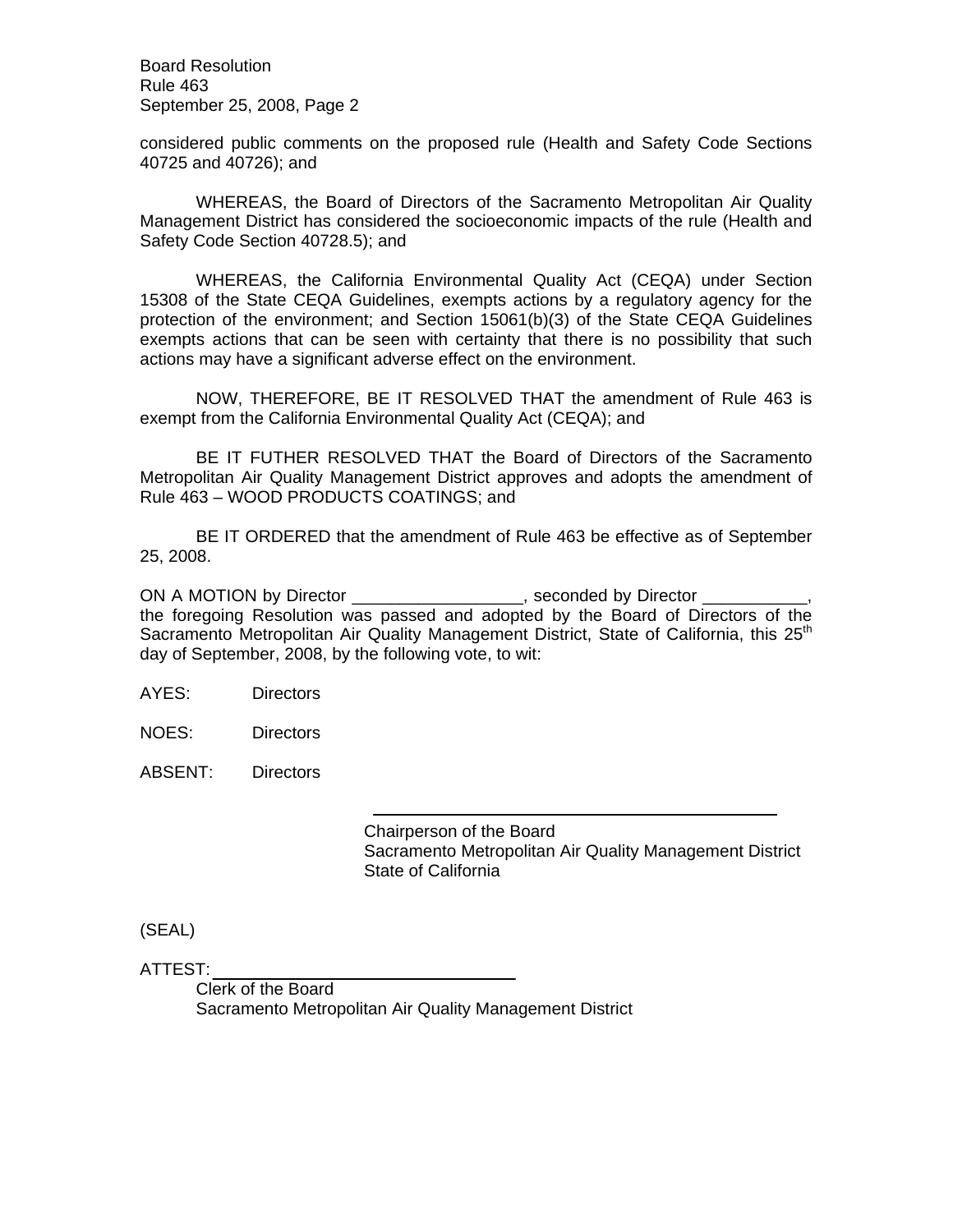#### **Rule 464 – ORGANIC CHEMICAL MANUFACTURING OPERATIONS**

# **THE BOARD OF DIRECTORS OF THE SACRAMENTO METROPOLITAN AIR QUALITY MANAGEMENT DISTRICT**

 WHEREAS, the Board of Directors of the Sacramento Metropolitan Air Quality Management District is authorized to adopt, amend or repeal rules and regulations by Sections 40001, 40702, 40716, 41010, and 41013 of the California Health and Safety Code (Health and Safety Code Section 40727(b)(2)); and

WHEREAS, the Board of Directors of the Sacramento Metropolitan Air Quality Management District has determined that a need exists to amend Rule 464 – ORGANIC CHEMICAL MANUFACTURING OPERATIONS to meet the requirements of Sections 40913, 40914, and 40919(a)(3) of the California Health and Safety Code (Health and Safety Code Section 40727(b)(1)); and

 WHEREAS, the Board of Directors of the Sacramento Metropolitan Air Quality Management District has determined that the meaning of Rule 464 can be easily understood by the persons affected by it (Health and Safety Code Section 40727(b)(3)); and

 WHEREAS, the Board of Directors of the Sacramento Metropolitan Air Quality Management District has determined that Rule 464 is in harmony with, and not in conflict with or contradictory to, existing statutes, court decisions, or state or federal regulations (Health and Safety Code Section 40727(b)(4)); and

 WHEREAS, the Board of Directors of the Sacramento Metropolitan Air Quality Management District has determined that Rule 464 does not impose the same requirements as any existing state or federal rule or regulation that applies to affected sources within the District (Health and Safety Code Section 40727(b)(5)); and

 WHEREAS, the Board of Directors of the Sacramento Metropolitan Air Quality Management District has determined that Rule 464 implements Title 17, California Code of Regulations Section 70600 (Transport Mitigation), Health and Safety Code Sections 40919(a)(3) (Best Available Retrofit Control Technology) and 40914(b)(2) (All Feasible Measures), and Sections 182(b)(2) and 172(c)(1) of the federal Clean Air Act (Health and Safety Code Section 40727(b)(6)); and

WHEREAS, the Board of Directors of the Sacramento Metropolitan Air Quality Management District has considered a written analysis prepared by staff (Health and Safety Code Section 40727.2); and

WHEREAS, the Board of Directors of the Sacramento Metropolitan Air Quality Management District has maintained records of the rulemaking proceedings (Health and Safety Code Section 40728); and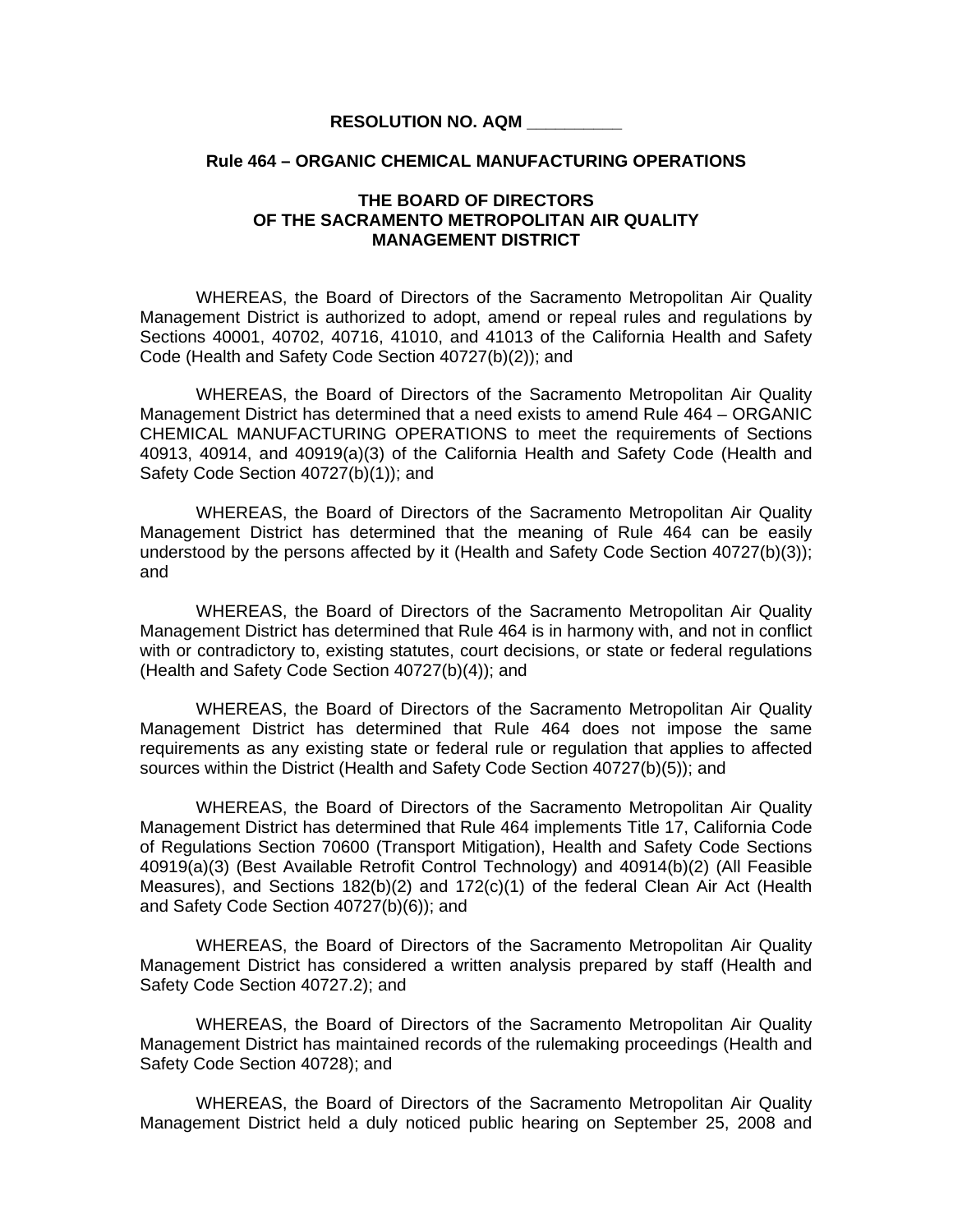Board Resolution Rule 464 September 25, 2008, Page 2

considered public comments on the proposed rule (Health and Safety Code Sections 40725 and 40726); and

 WHEREAS, the Board of Directors of the Sacramento Metropolitan Air Quality Management District has considered the socioeconomic impacts of the rule (Health and Safety Code Section 40728.5); and

WHEREAS, the California Environmental Quality Act (CEQA) under Section 15308 of the State CEQA Guidelines, exempts actions by a regulatory agency for the protection of the environment; and Section 15061(b)(3) of the State CEQA Guidelines exempts actions that can be seen with certainty that there is no possibility that such actions may have a significant adverse effect on the environment.

NOW, THEREFORE, BE IT RESOLVED THAT the amendment of Rule 464 is exempt from the California Environmental Quality Act (CEQA); and

BE IT FUTHER RESOLVED THAT the Board of Directors of the Sacramento Metropolitan Air Quality Management District approves and adopts the amendment of Rule 464 – ORGANIC CHEMICAL MANUFACTURING OPERATIONS; and

BE IT ORDERED that the amendment of Rule 464 be effective as of September 25, 2008.

ON A MOTION by Director \_\_\_\_\_\_\_\_\_\_\_\_\_\_\_\_\_\_\_, seconded by Director \_ the foregoing Resolution was passed and adopted by the Board of Directors of the Sacramento Metropolitan Air Quality Management District, State of California, this 25<sup>th</sup> day of September, 2008, by the following vote, to wit:

AYES: Directors

NOES: Directors

ABSENT: Directors

 Chairperson of the Board Sacramento Metropolitan Air Quality Management District State of California

(SEAL)

ATTEST: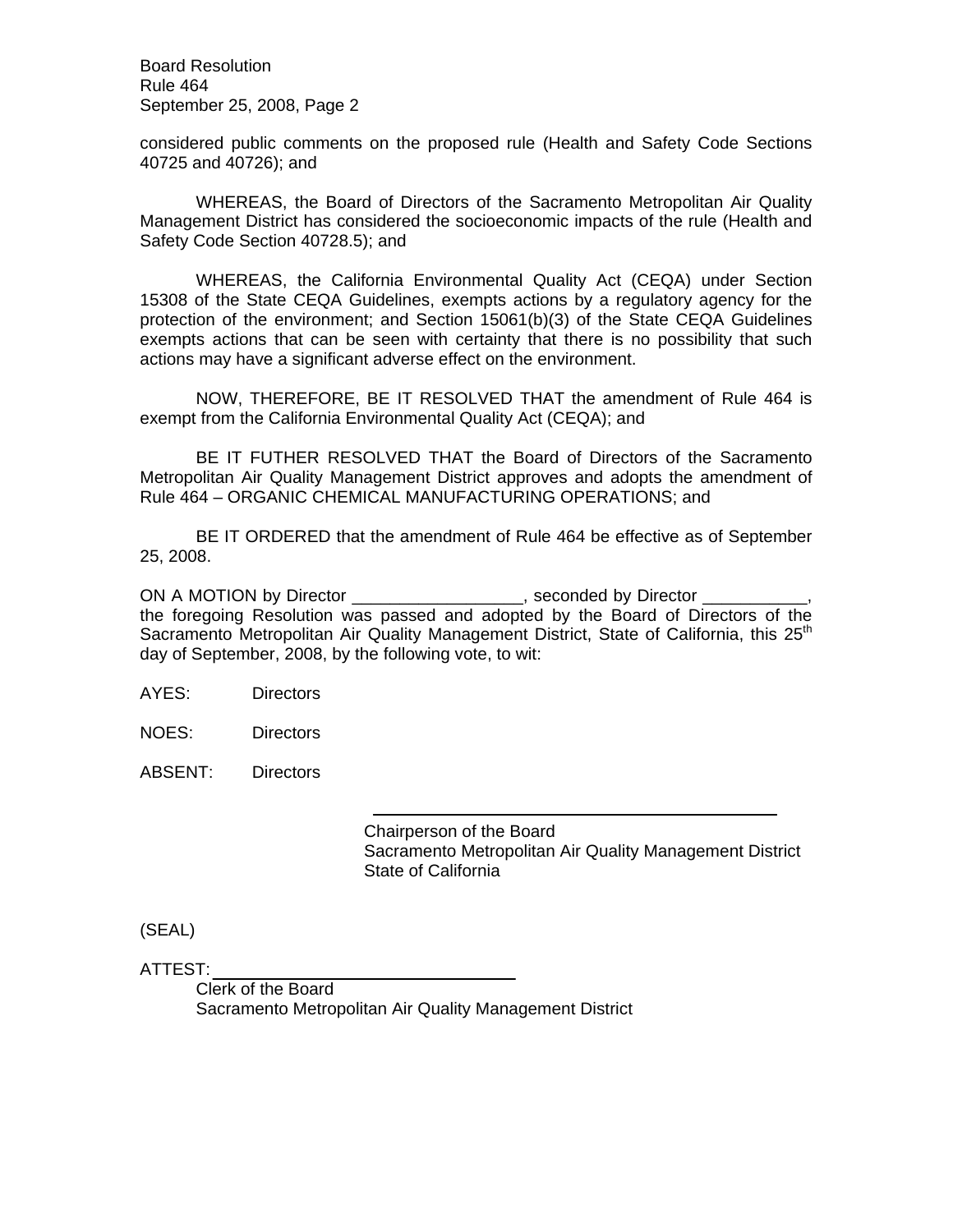#### **Rule 465 – POLYESTER RESIN OPERATIONS**

# **THE BOARD OF DIRECTORS OF THE SACRAMENTO METROPOLITAN AIR QUALITY MANAGEMENT DISTRICT**

 WHEREAS, the Board of Directors of the Sacramento Metropolitan Air Quality Management District is authorized to adopt, amend or repeal rules and regulations by Sections 40001, 40702, 40716, 41010, and 41013 of the California Health and Safety Code (Health and Safety Code Section 40727(b)(2)); and

WHEREAS, the Board of Directors of the Sacramento Metropolitan Air Quality Management District has determined that a need exists to amend Rule 465 – POLYESTER RESIN OPERATIONS to meet the requirements of Sections 40913, 40914, and 40919(a)(3) of the California Health and Safety Code (Health and Safety Code Section 40727(b)(1)); and

 WHEREAS, the Board of Directors of the Sacramento Metropolitan Air Quality Management District has determined that the meaning of Rule 465 can be easily understood by the persons affected by it (Health and Safety Code Section 40727(b)(3)); and

 WHEREAS, the Board of Directors of the Sacramento Metropolitan Air Quality Management District has determined that Rule 465 is in harmony with, and not in conflict with or contradictory to, existing statutes, court decisions, or state or federal regulations (Health and Safety Code Section 40727(b)(4)); and

 WHEREAS, the Board of Directors of the Sacramento Metropolitan Air Quality Management District has determined that Rule 465 does not impose the same requirements as any existing state or federal rule or regulation that applies to affected sources within the District (Health and Safety Code Section 40727(b)(5)); and

 WHEREAS, the Board of Directors of the Sacramento Metropolitan Air Quality Management District has determined that Rule 465 implements Title 17, California Code of Regulations Section 70600 (Transport Mitigation), and Health and Safety Code Sections 40919(a)(3) (Best Available Retrofit Control Technology) and 40914(b)(2) (All Feasible Measures) (Health and Safety Code Section 40727(b)(6)); and

WHEREAS, the Board of Directors of the Sacramento Metropolitan Air Quality Management District has considered a written analysis prepared by staff (Health and Safety Code Section 40727.2); and

WHEREAS, the Board of Directors of the Sacramento Metropolitan Air Quality Management District has maintained records of the rulemaking proceedings (Health and Safety Code Section 40728); and

 WHEREAS, the Board of Directors of the Sacramento Metropolitan Air Quality Management District held a duly noticed public hearing on September 25, 2008 and considered public comments on the proposed rule (Health and Safety Code Sections 40725 and 40726); and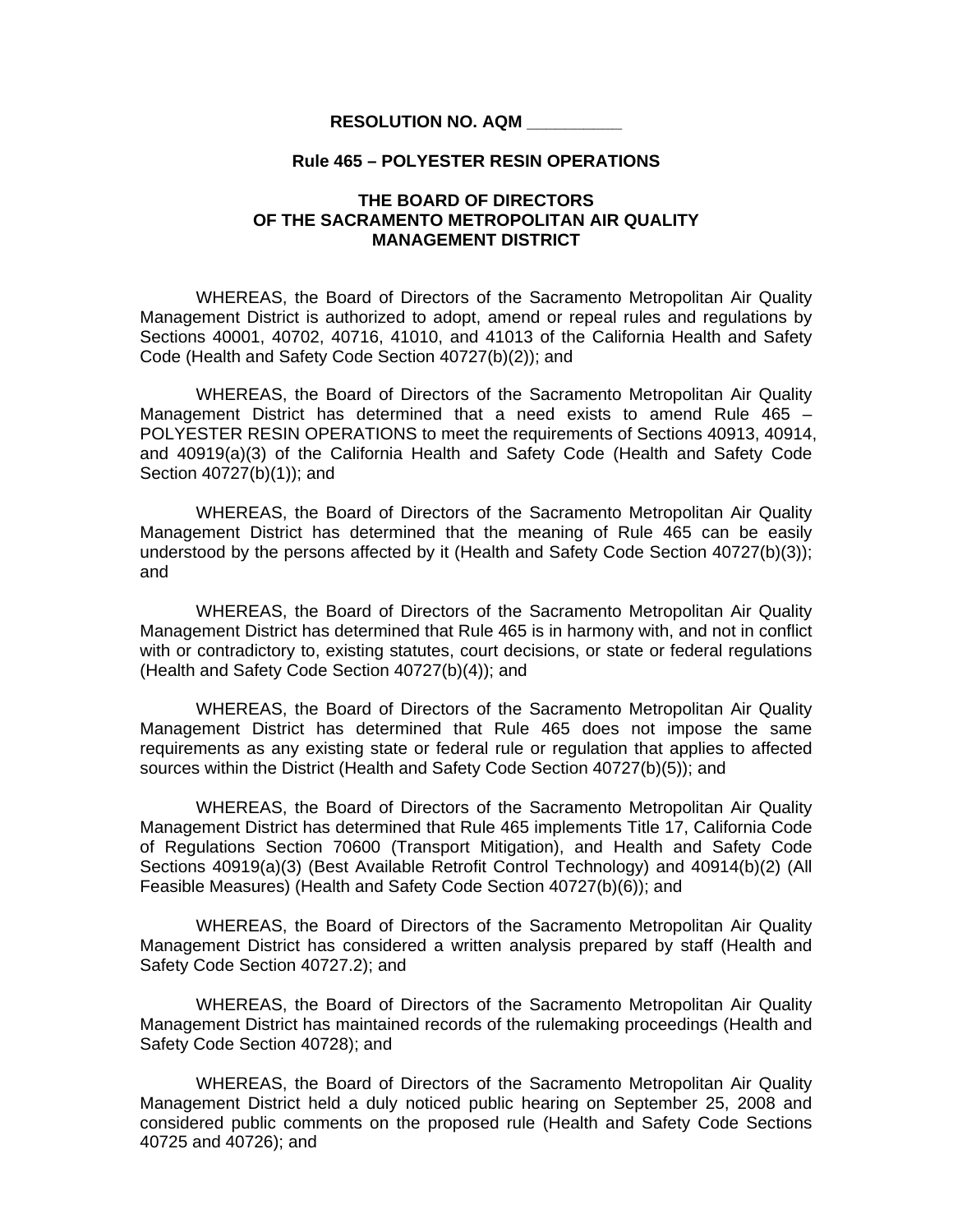Board Resolution Rule 465 September 25, 2008, Page 2

 WHEREAS, the Board of Directors of the Sacramento Metropolitan Air Quality Management District has considered the socioeconomic impacts of the rule (Health and Safety Code Section 40728.5); and

WHEREAS, the California Environmental Quality Act (CEQA) under Section 15308 of the State CEQA Guidelines, exempts actions by a regulatory agency for the protection of the environment; and Section 15061(b)(3) of the State CEQA Guidelines exempts actions that can be seen with certainty that there is no possibility that such actions may have a significant adverse effect on the environment.

NOW, THEREFORE, BE IT RESOLVED THAT the amendment of Rule 465 is exempt from the California Environmental Quality Act (CEQA); and

BE IT FUTHER RESOLVED THAT the Board of Directors of the Sacramento Metropolitan Air Quality Management District approves and adopts the amendment of Rule 465 – POLYESTER RESIN OPERATIONS; and

BE IT ORDERED that the amendment of Rule 465 be effective as of September 25, 2008.

ON A MOTION by Director \_\_\_\_\_\_\_\_\_\_\_\_\_\_\_\_\_, seconded by Director the foregoing Resolution was passed and adopted by the Board of Directors of the Sacramento Metropolitan Air Quality Management District, State of California, this  $25<sup>th</sup>$ day of September, 2008, by the following vote, to wit:

AYES: Directors

NOES: Directors

ABSENT: Directors

 Chairperson of the Board Sacramento Metropolitan Air Quality Management District State of California

(SEAL)

ATTEST: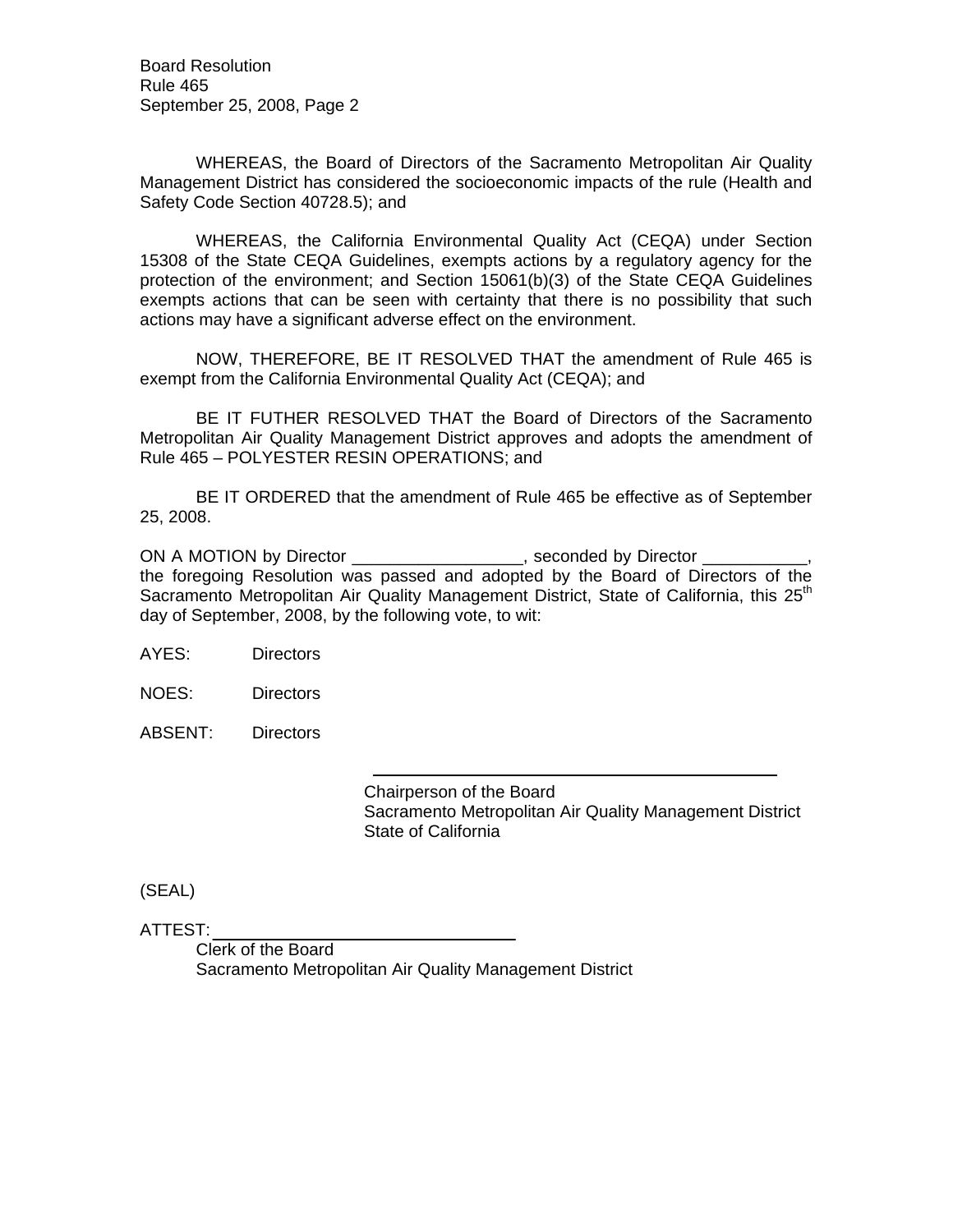### **Rule 466 – SOLVENT CLEANING**

# **THE BOARD OF DIRECTORS OF THE SACRAMENTO METROPOLITAN AIR QUALITY MANAGEMENT DISTRICT**

 WHEREAS, the Board of Directors of the Sacramento Metropolitan Air Quality Management District is authorized to adopt, amend or repeal rules and regulations by Sections 40001, 40702, 40716, 41010, and 41013 of the California Health and Safety Code (Health and Safety Code Section 40727(b)(2)); and

WHEREAS, the Board of Directors of the Sacramento Metropolitan Air Quality Management District has determined that a need exists to amend Rule 466 – SOLVENT CLEANING to meet the requirements of Sections 40913, 40914, and 40919(a)(3) of the California Health and Safety Code (Health and Safety Code Section 40727(b)(1)); and

 WHEREAS, the Board of Directors of the Sacramento Metropolitan Air Quality Management District has determined that the meaning of Rule 466 can be easily understood by the persons affected by it (Health and Safety Code Section 40727(b)(3)); and

 WHEREAS, the Board of Directors of the Sacramento Metropolitan Air Quality Management District has determined that Rule 466 is in harmony with, and not in conflict with or contradictory to, existing statutes, court decisions, or state or federal regulations (Health and Safety Code Section 40727(b)(4)); and

 WHEREAS, the Board of Directors of the Sacramento Metropolitan Air Quality Management District has determined that Rule 466 does not impose the same requirements as any existing state or federal rule or regulation that applies to affected sources within the District (Health and Safety Code Section 40727(b)(5)); and

 WHEREAS, the Board of Directors of the Sacramento Metropolitan Air Quality Management District has determined that Rule 466 implements Title 17, California Code of Regulations Section 70600 (Transport Mitigation), Health and Safety Code Sections 40919(a)(3) (Best Available Retrofit Control Technology) and 40914(b)(2) (All Feasible Measures), and Sections 182(b)(2) and 172(c)(1) of the federal Clean Air Act (Health and Safety Code Section 40727(b)(6)); and

WHEREAS, the Board of Directors of the Sacramento Metropolitan Air Quality Management District has considered a written analysis prepared by staff (Health and Safety Code Section 40727.2); and

WHEREAS, the Board of Directors of the Sacramento Metropolitan Air Quality Management District has maintained records of the rulemaking proceedings (Health and Safety Code Section 40728); and

 WHEREAS, the Board of Directors of the Sacramento Metropolitan Air Quality Management District held a duly noticed public hearing on September 25, 2008 and considered public comments on the proposed rule (Health and Safety Code Sections 40725 and 40726); and